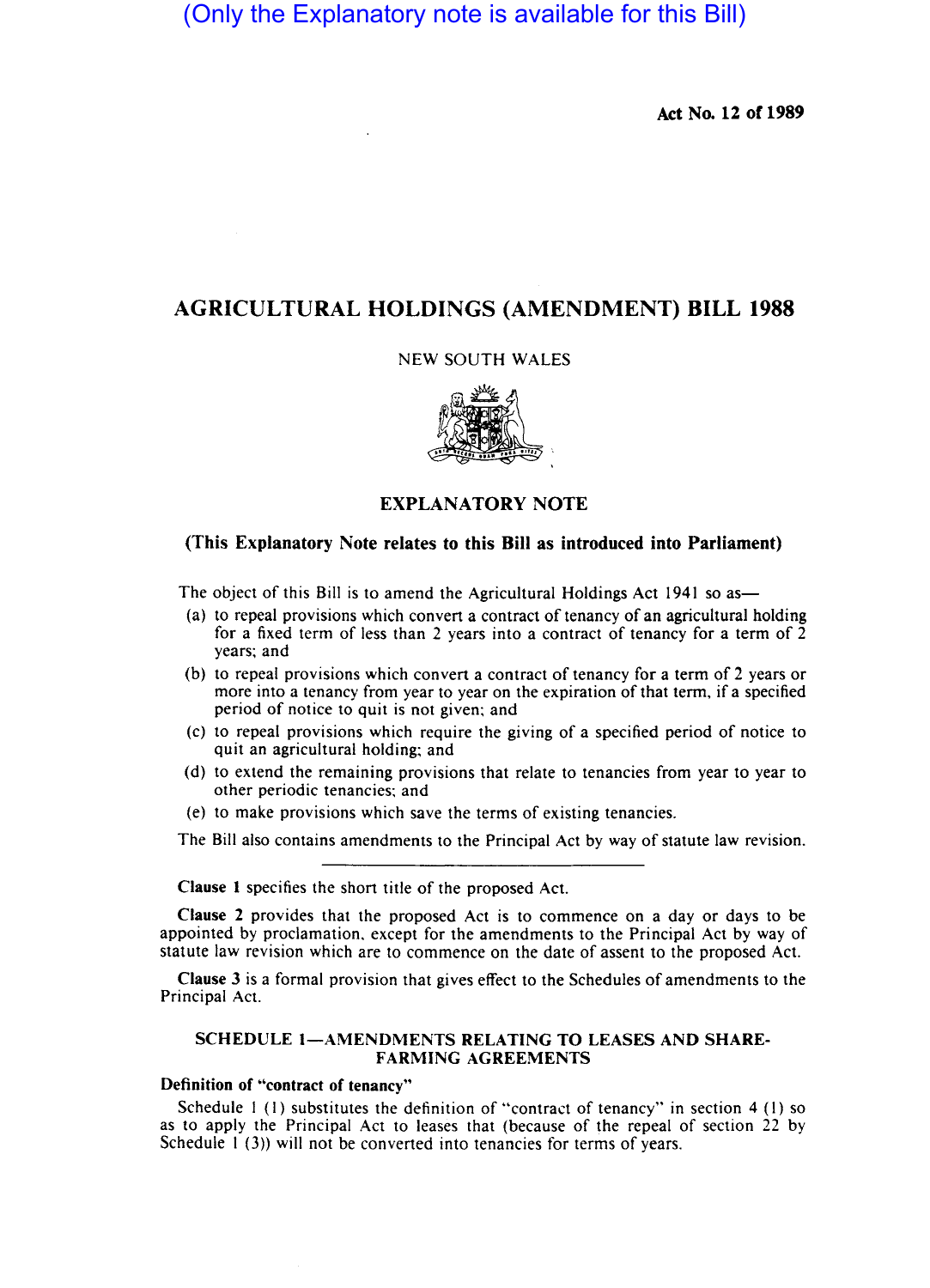At present the Principal Act does not apply to periodic tenancies of agricultural holdings (other than tenancies from year to year). The new definition extends the provisions of the Act to all periodic tenancies of agricultural holdings.

#### **Repeal of provisions extending certain contracts of tenancy and share-farming agreements**

Schedule I (3) and (4) repeal sections 22 (Construction of provisions of contracts of tenancy relating to term of tenancy) and 23 (Exten~ 'on of tenancies under leases for a term of two years or upwards).

This removes provisions which automatically convert a contract of tenancy of. or a share-farming agreement for, an agricultural holding for a fixed term of less than 2 years into a tenancy or an agreement for a term of 2 years.

It also removes provisions which convert a contract of tenancy of, or a share-farming agreement for. an agricultural holding for a term of 2 years or more into a tenancy or an agreement from year to year at the expiration of that term. if a specified period of notice to quit is not given.

Schedule I (2) contains a minor amendment to the heading to Part 5 consequential on the repeal of those sections.

### **Repeal of provisions relating to notice to quit**

Schedule I (5) repeals section 24 (Notices to quit). This removes provisions that require a landlord or landowner. when giving a tenant or share-farmer notice to quit an agricultural holding, to give at least 12 months' notice from the end of the current year of the tenancy or share-farming agreement.

#### **Savings provisions**

Schedule I (6) and (7) enact savings provisions which continue the effect of sections 22. 23 and 24 for contracts of tenancy and share-farming agreements entered into before the repeal of those sections or entered into or renewed after that repeal pursuant to an option granted before that repeal.

### **SCHEDULE 2-AMENDMENTS BY WAY OF STATUTE LAW REVISION**

The Bill amends the Principal Act by way of statute law revision—

- (a) by amending the long title of the Principal Act so that it will more accurately describe the content of that Act after amendment by the proposed Act (Schedule  $2(1)$ ; and
- (b) by repealing section 2 (Arrangement) which lists the provisions of the Act. because the practice now is to preface each Act with a table of provisions (Schedule 2 (2)); and
- (c) by repealing section 3 (Repeal and savings) and Part 2 (Transitory provisions) which contain savings and transitional provisions made as a consequence of the enactment of the Principal Act, but not so as to affect any saving made by section 30 of the Interpretation Act as a consequence of that repeal (Schedule 2 (3) and  $(4)$ : and
- (d) by amending section 33 (Recovery of compensation from trustee etc.) to update a reference to the Conveyancing Act 1919 so as to accord with current style (Schedule  $2(5)$ ); and